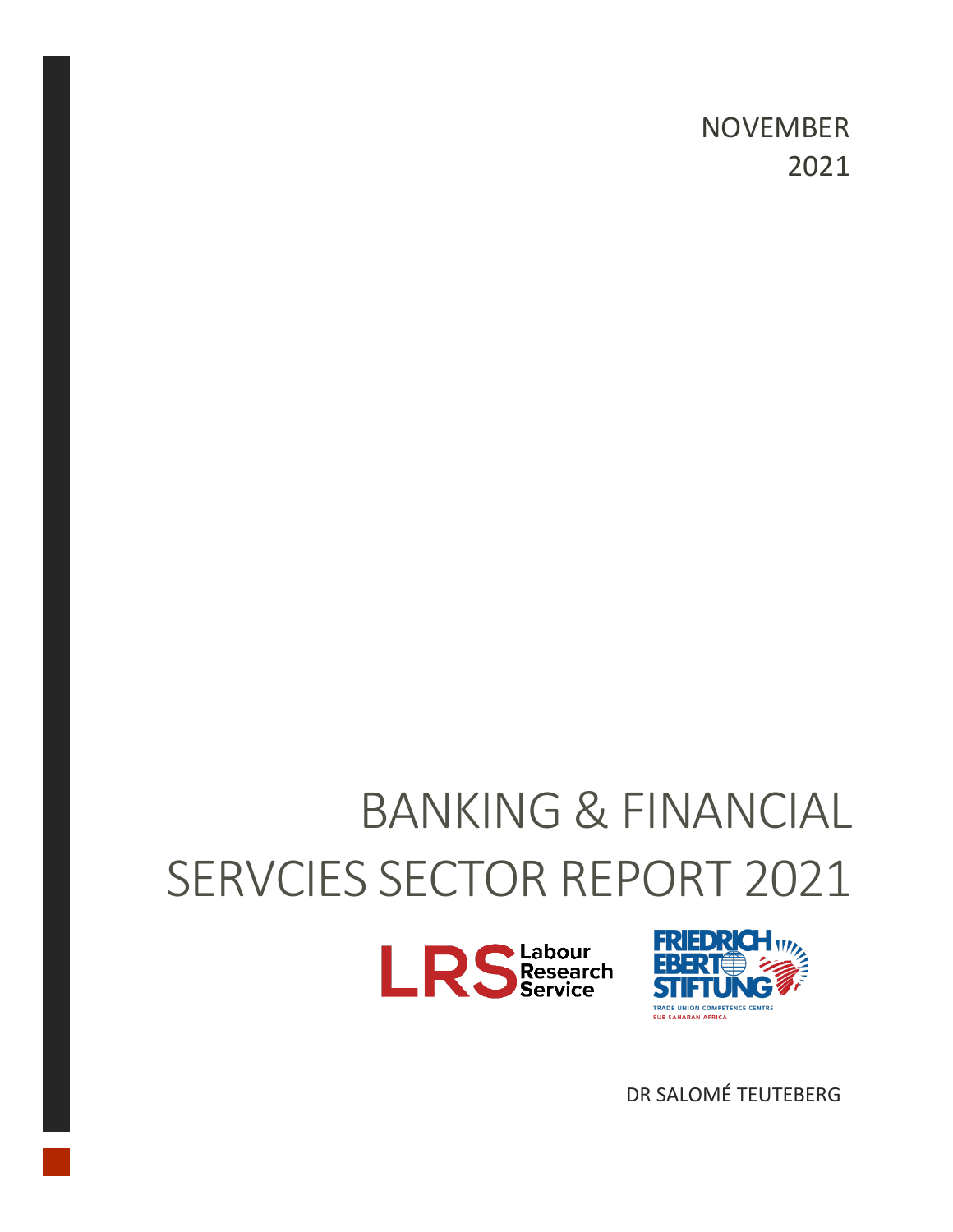#### **Contents**

#### *Table of Figures*

| Figure 8 Banking & Financial Sector Average CEO Remuneration 2011 to 2020  10                |
|----------------------------------------------------------------------------------------------|
|                                                                                              |
| Figure 10 Banking & Financial Sector Average ED Salary & Total Remuneration 2007 - 2020  12  |
| Figure 11 Banking & Financial Sector Average NED Salary & Total Remuneration 2007 to 2020 12 |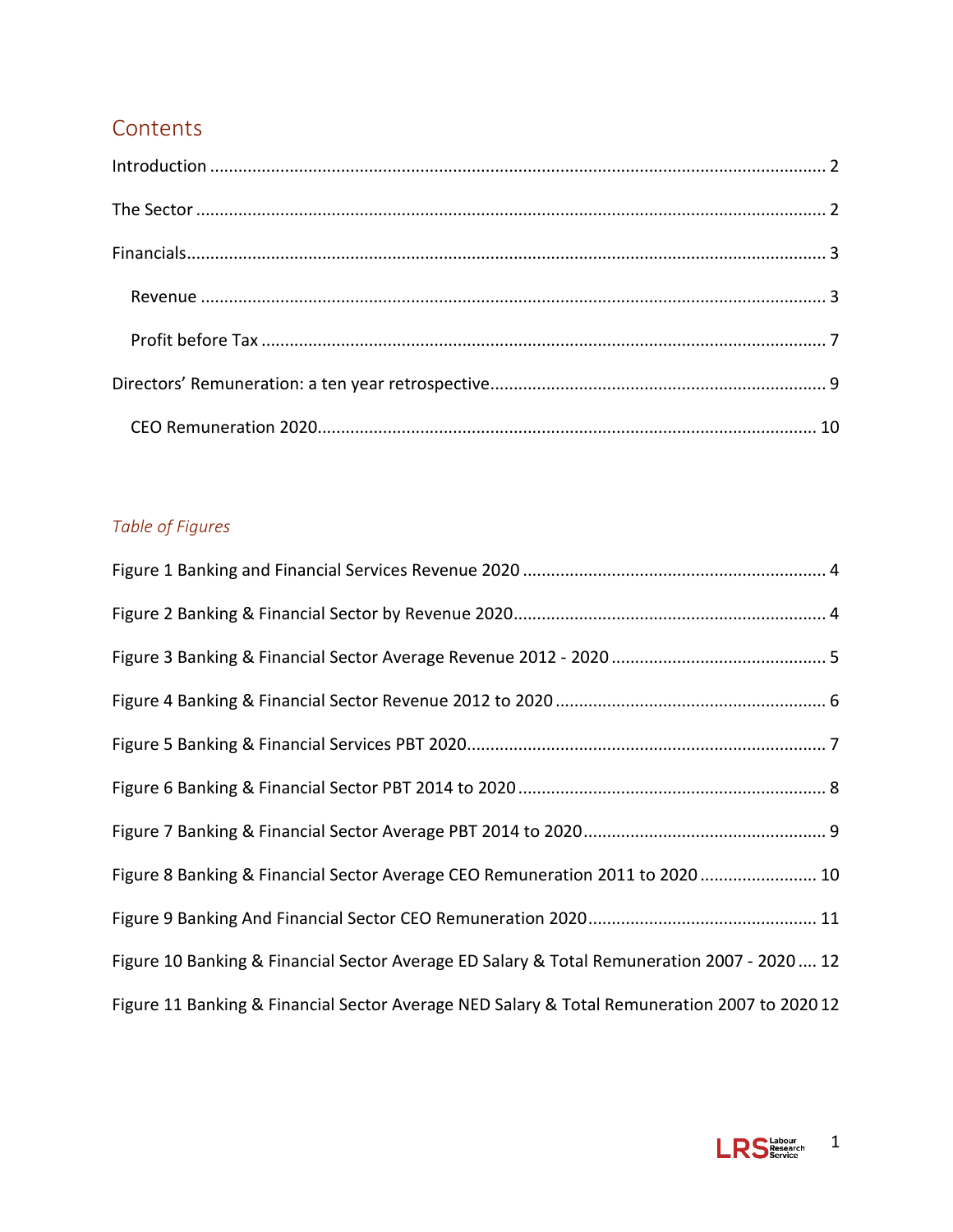## <span id="page-2-0"></span>Introduction

This report analyses eight companies from banking, life insurance and the financial services sector as listed on the Johannesburg Stock Exchange (JSE).

| <b>Standard Bank Group</b> |
|----------------------------|
| <b>FirstRand Bank</b>      |
| Sanlam                     |
| Nedbank                    |
| Investec                   |
| <b>RMB Holdings</b>        |
| Discovery                  |
| Liberty Holdings           |

The rich data extracted from the LRS's [MNC Database](https://lrs.dedicated.co.za/mnc/) further enables a retrospective view of company performance over the course of the last seven years. Following this, we analyse the remuneration packages received by directors in this sector.

## <span id="page-2-1"></span>The Sector

In its 2019/2020 annual report, the South African Reserve Bank's Prudential Authority reported that the country's five biggest banks (Standard Bank Group, FirstRand Bank, Nedbank, Investec) continue to dominate the sector, despite an increase in competition. Four of these banks are included in the sample, along with some smaller players in the sector. $1$ 

Despite significant disruptions caused by the COVID-19 pandemic, measures taken by the South African government (including a reduction in interest rates and regulatory relief for banks)<sup>[2](#page-2-3)</sup> helped to stabilise markets. Government data and financials released by banks in Kenya, Morocco, Nigeria, and South Africa show that 'the pandemic's impact on African banks in 2020 was less severe than initially expected'.<sup>[3](#page-2-4)</sup>

<span id="page-2-4"></span><sup>3</sup> <https://www.mckinsey.com/featured-insights/middle-east-and-africa/african-banking-in-the-new-reality>



<span id="page-2-2"></span>[https://businesstech.co.za/news/banking/416057/south-africas-banking-sector-is-dominated-by-5-names-who](https://businesstech.co.za/news/banking/416057/south-africas-banking-sector-is-dominated-by-5-names-who-control-almost-90-of-all-assets/)[control-almost-90-of-all-assets/](https://businesstech.co.za/news/banking/416057/south-africas-banking-sector-is-dominated-by-5-names-who-control-almost-90-of-all-assets/)

<span id="page-2-3"></span>[https://businesstech.co.za/news/banking/416057/south-africas-banking-sector-is-dominated-by-5-names-who](https://businesstech.co.za/news/banking/416057/south-africas-banking-sector-is-dominated-by-5-names-who-control-almost-90-of-all-assets/)[control-almost-90-of-all-assets/](https://businesstech.co.za/news/banking/416057/south-africas-banking-sector-is-dominated-by-5-names-who-control-almost-90-of-all-assets/)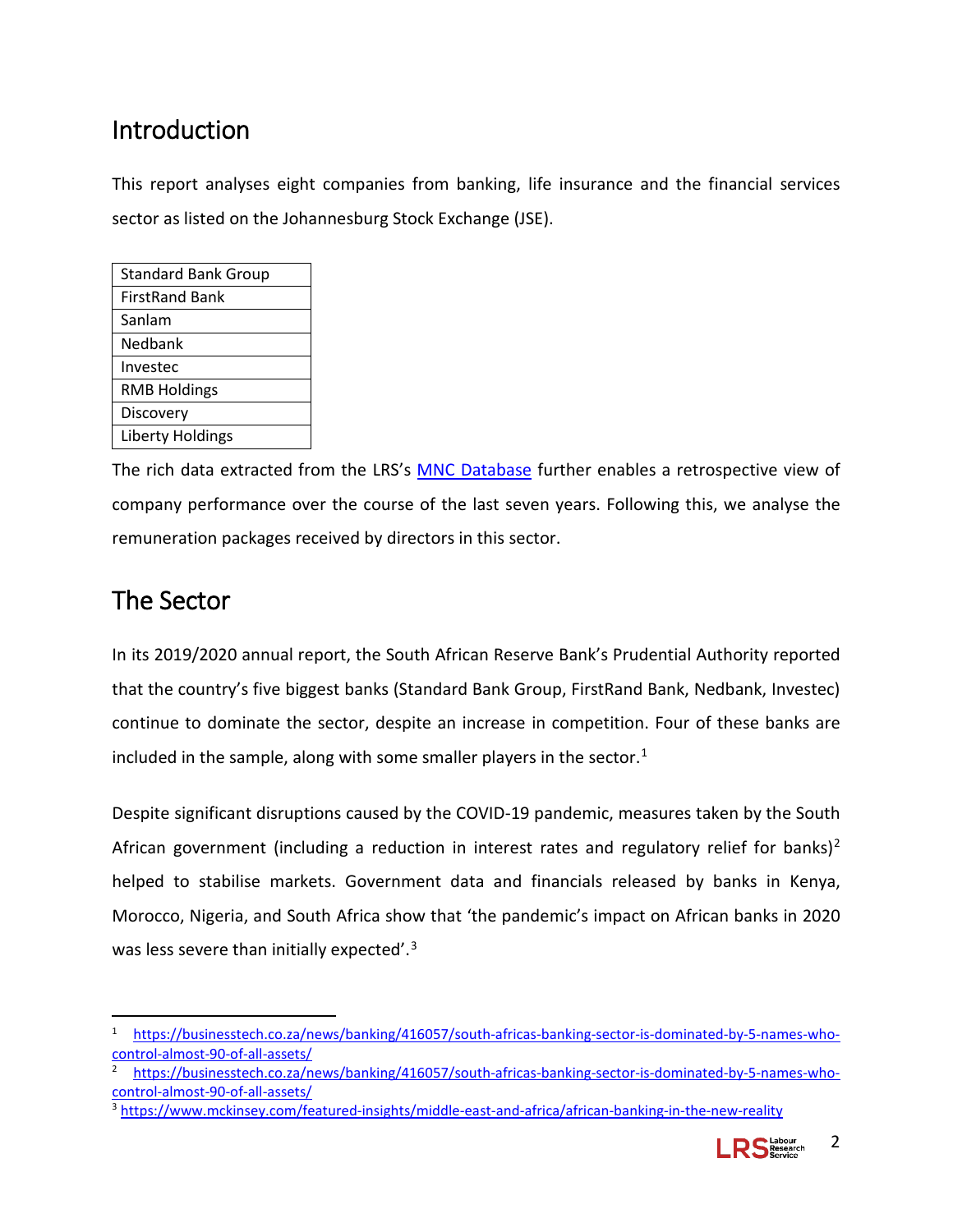In the South African banking sector, non-traditional players are increasingly exploring new opportunities which challenges traditional banking. These includes things like digital banking and low-cost operating models.<sup>[4](#page-3-2)</sup> This has forced banks like Standard Bank, Nedbank and Firstrand to respond by finding new and progressive ways to stay relevant. These banks have a distinct advantage over newer players, by harnessing the power of data mining and by leveraging their existing relationships with businesses in South Africa.<sup>[5](#page-3-3)</sup>

## <span id="page-3-0"></span>Financials

#### <span id="page-3-1"></span>Revenue

The 2020 financial year saw a significant downturn in the sector's revenue. On average, revenue decreased by 8,8% in the sample. Of the eight companies in our list, only three reported increases in revenue: Firstrand Bank (1,35%); Investec (9,51%); and Discovery (15,66%). RMB Holdings reported a dramatic loss of revenue (from ZAR 10 billion in 2019 to a loss of ZAR 100 million in 2020). However, the company has reported some improvements to the loss in March 2021.<sup>[6](#page-3-4)</sup> Two of the biggest banks in the sector, Standard Bank and Nedbank, reported decreases in revenue of 14,16% and 13,6% respectively.

<span id="page-3-4"></span>[https://www.iol.co.za/business-report/companies/rmh-narrows-its-loss-despite-macroeconomic-challenges-](https://www.iol.co.za/business-report/companies/rmh-narrows-its-loss-despite-macroeconomic-challenges-7c712855-de3c-475a-9531-828028a9c13c)[7c712855-de3c-475a-9531-828028a9c13c](https://www.iol.co.za/business-report/companies/rmh-narrows-its-loss-despite-macroeconomic-challenges-7c712855-de3c-475a-9531-828028a9c13c)



<span id="page-3-2"></span> <sup>4</sup> <https://www.pwc.co.za/en/publications/the-future-of-banking.html>

<span id="page-3-3"></span><sup>5</sup> [https://www.businesswire.com/news/home/20210428005701/en/South-Africa-Banking-Industry-Report-2021-](https://www.businesswire.com/news/home/20210428005701/en/South-Africa-Banking-Industry-Report-2021-Comprehensive-Information-on-Commercial-and-Central-Banking-Stokvels-and-Other-Credit-Granting-and-Lease-Financing-Organisations---ResearchAndMarkets.com) [Comprehensive-Information-on-Commercial-and-Central-Banking-Stokvels-and-Other-Credit-Granting-and-Lease-](https://www.businesswire.com/news/home/20210428005701/en/South-Africa-Banking-Industry-Report-2021-Comprehensive-Information-on-Commercial-and-Central-Banking-Stokvels-and-Other-Credit-Granting-and-Lease-Financing-Organisations---ResearchAndMarkets.com)[Financing-Organisations---ResearchAndMarkets.com](https://www.businesswire.com/news/home/20210428005701/en/South-Africa-Banking-Industry-Report-2021-Comprehensive-Information-on-Commercial-and-Central-Banking-Stokvels-and-Other-Credit-Granting-and-Lease-Financing-Organisations---ResearchAndMarkets.com)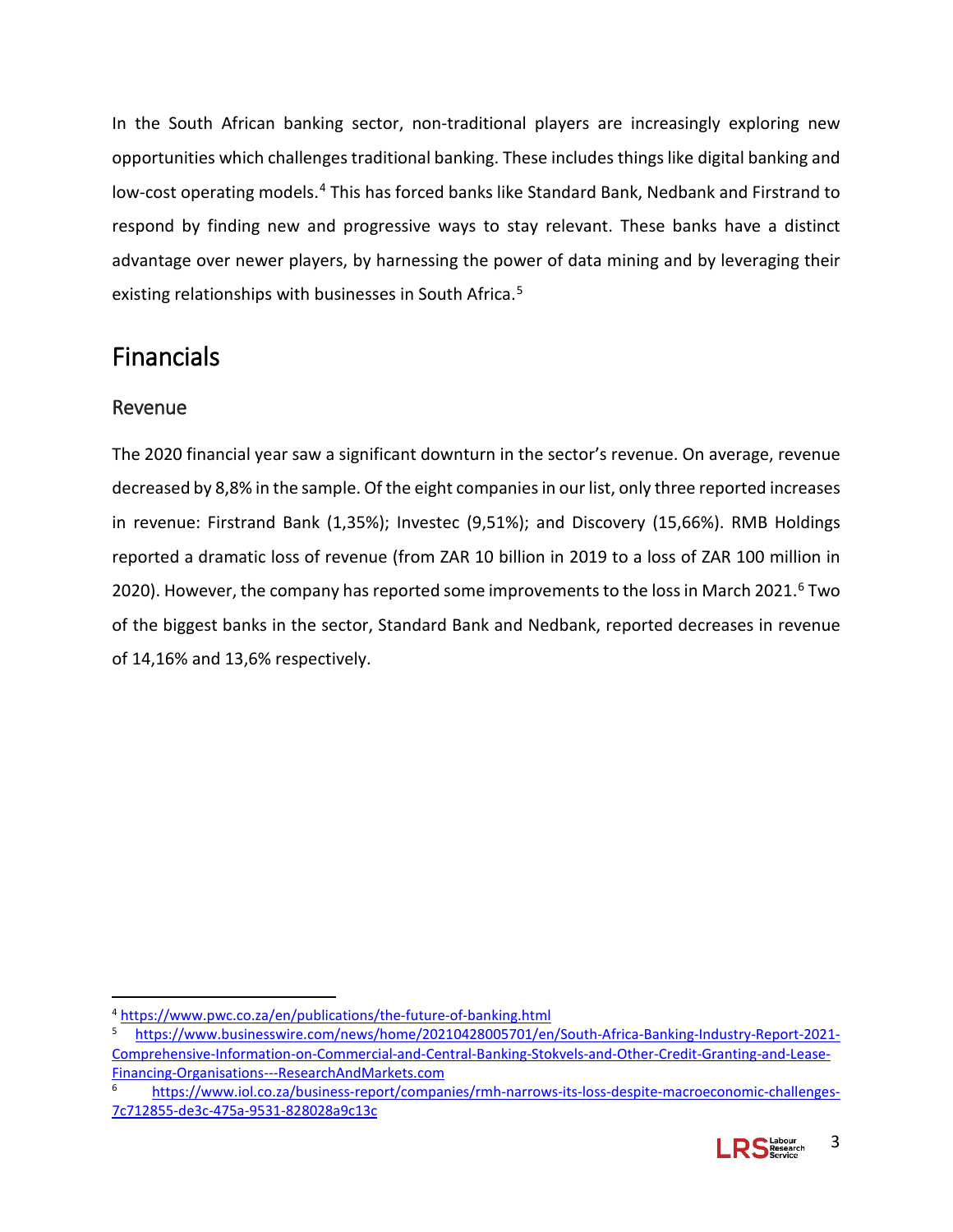

<span id="page-4-0"></span>*Figure 1 Banking and Financial Services Revenue 2020*



<span id="page-4-1"></span>*Figure 2 Banking & Financial Sector by Revenue 2020*

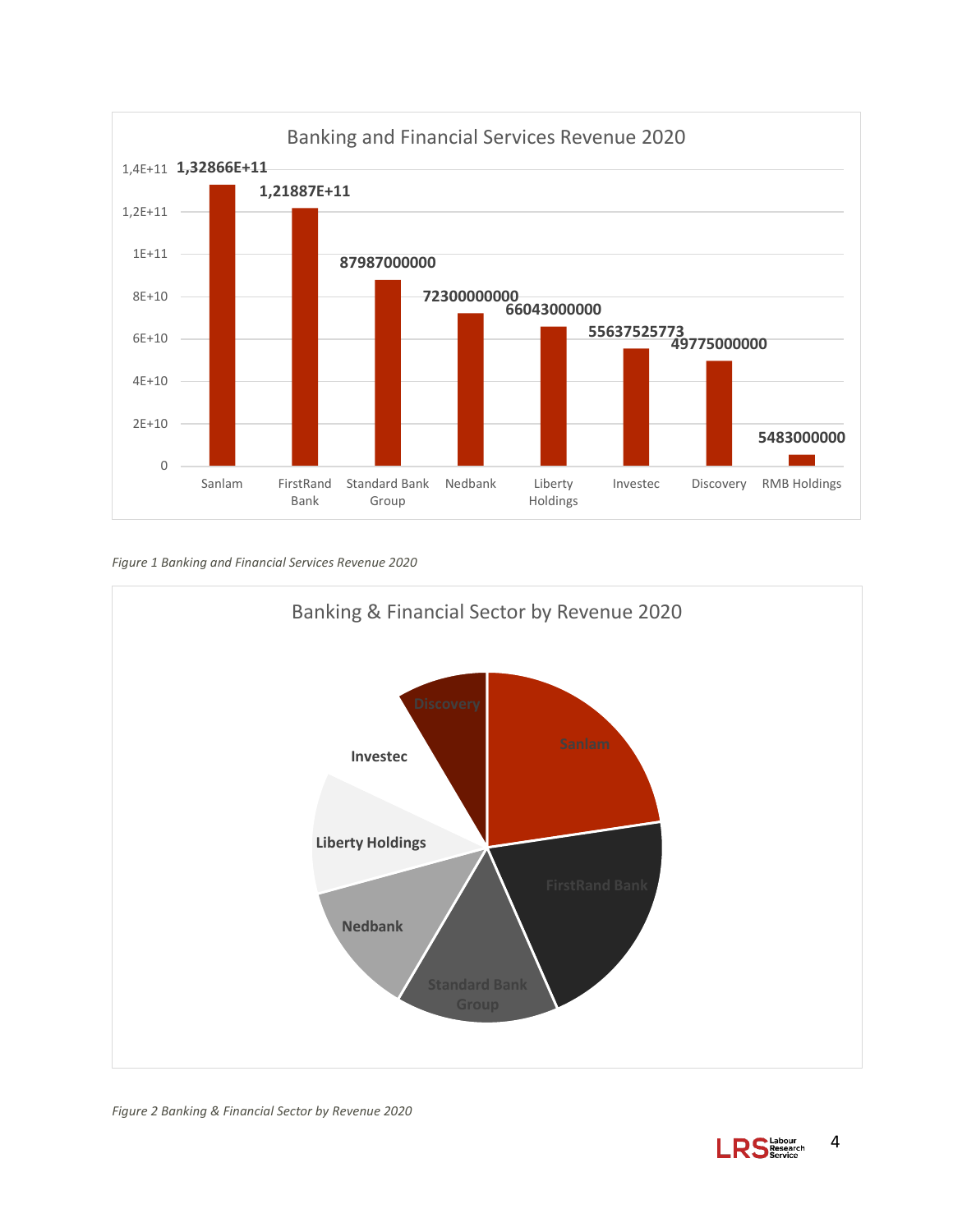

<span id="page-5-0"></span>*Figure 3 Banking & Financial Sector Average Revenue 2012 - 2020*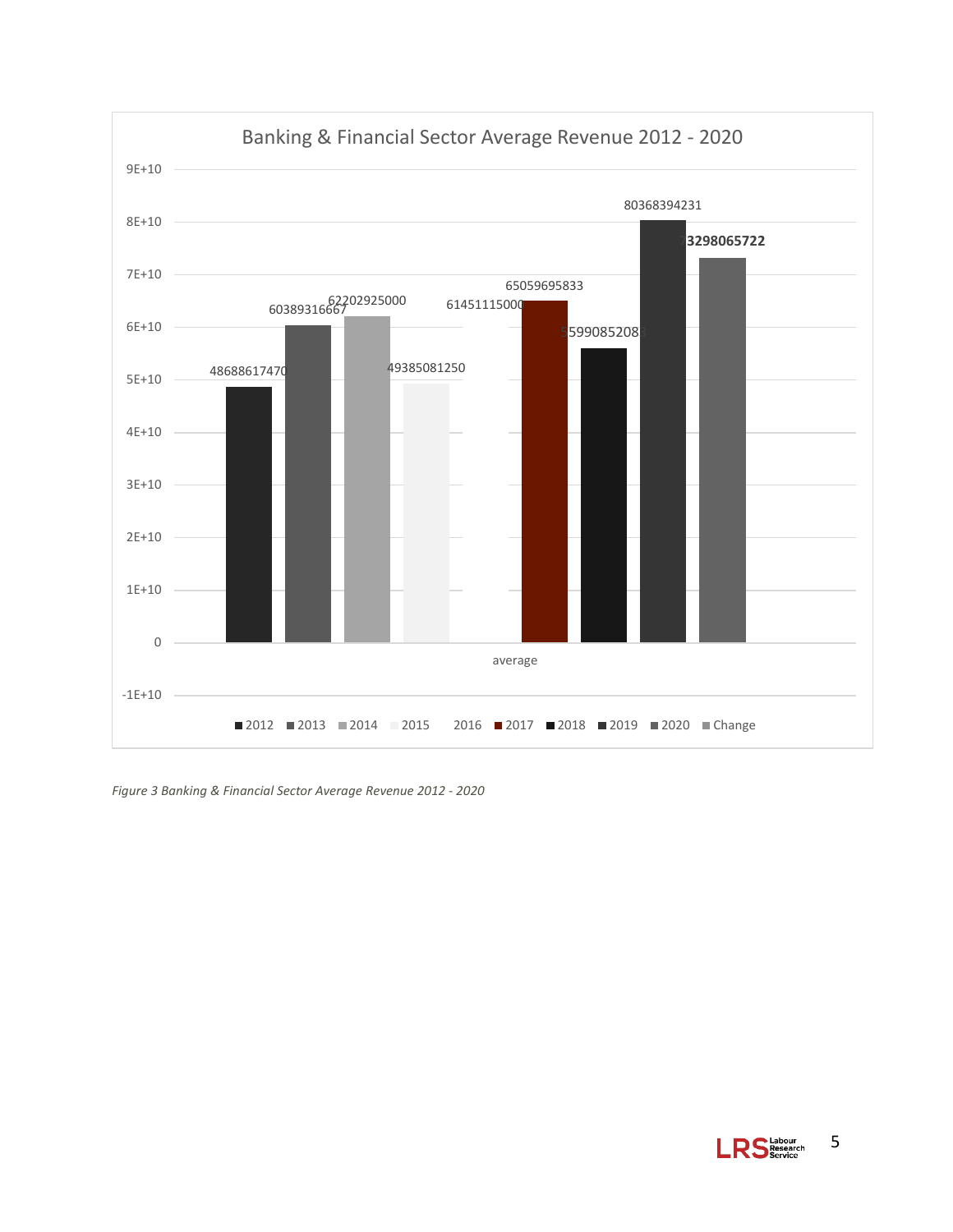

<span id="page-6-0"></span>*Figure 4 Banking & Financial Sector Revenue 2012 to 2020*

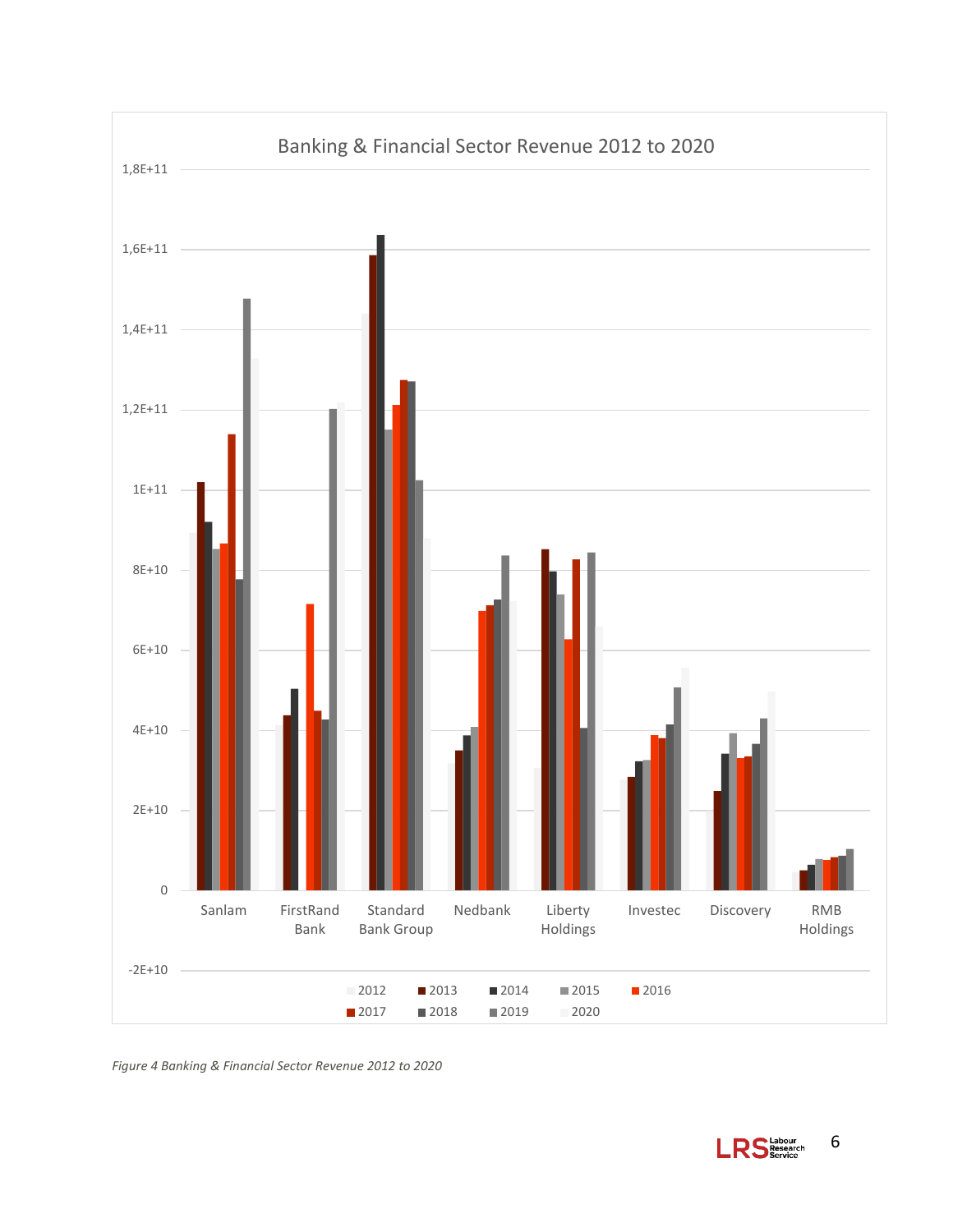#### <span id="page-7-0"></span>Profit before Tax

Every company in the sample reported a decrease in Profit before Tax for 2020, aside from RMB Holdings that reported a noteworthy increase in PBT. However, the increase is a reflection of discontinued operations and not of actual PBT made. On average, these companies reported a 35% decrease in PBT for 2020.

Liberty Holdings is the only company that reported a loss for the period, the first time reporting a loss since 2014 when we started reporting on them. Standard Bank Group has proposed to buy 100% of Liberty Holdings and to integrate it wholly into Standard Bank Group (The deal is subject to shareholder and regulatory approvals and will lead to the de-listing of Liberty).<sup>[7](#page-7-2)</sup>



<span id="page-7-1"></span>*Figure 5 Banking & Financial Services PBT 2020*

<span id="page-7-2"></span> <sup>7</sup> <https://businesstech.co.za/news/banking/506282/standard-bank-in-buyout-offer-for-liberty-holdings/>

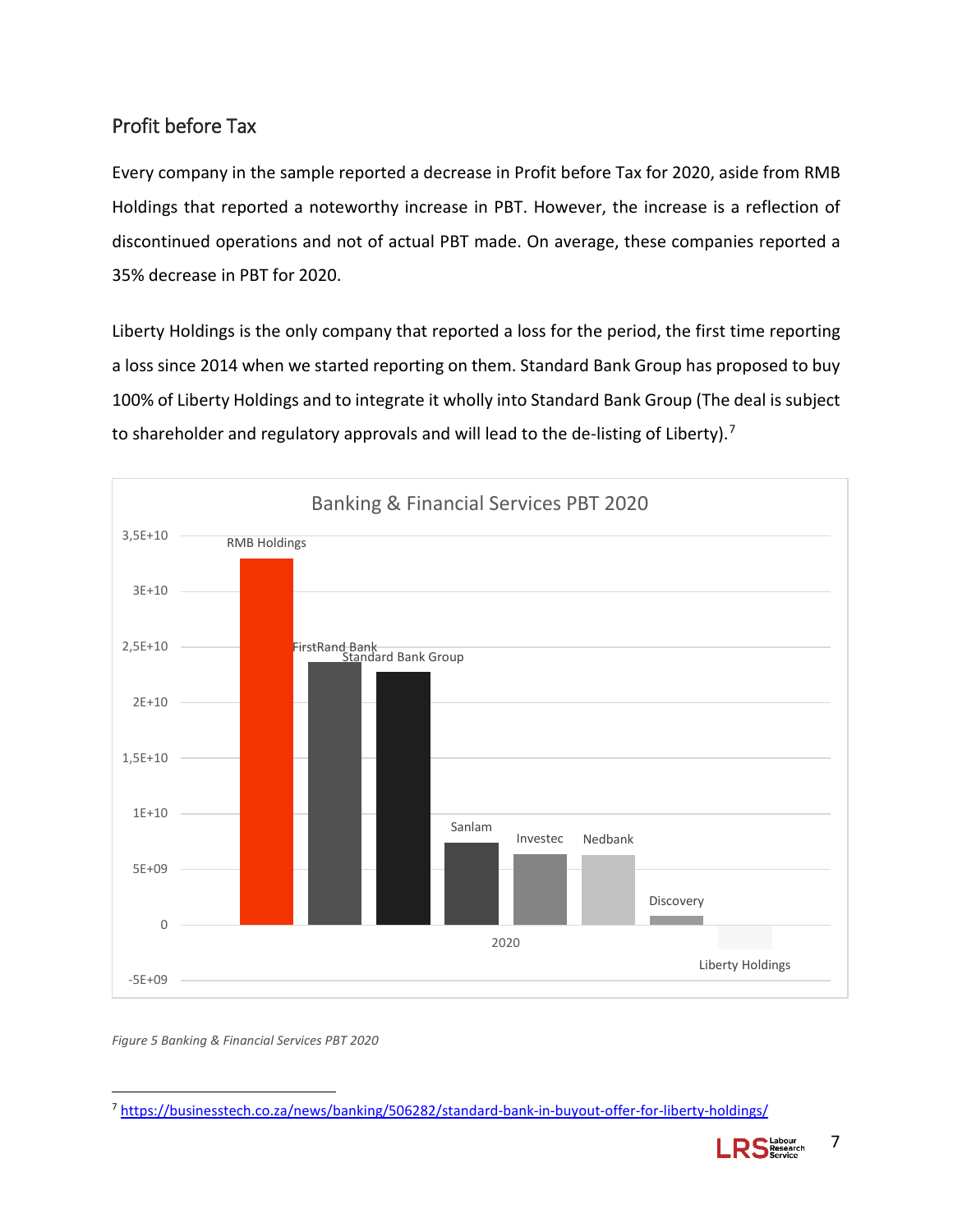

<span id="page-8-0"></span>*Figure 6 Banking & Financial Sector PBT 2014 to 2020*

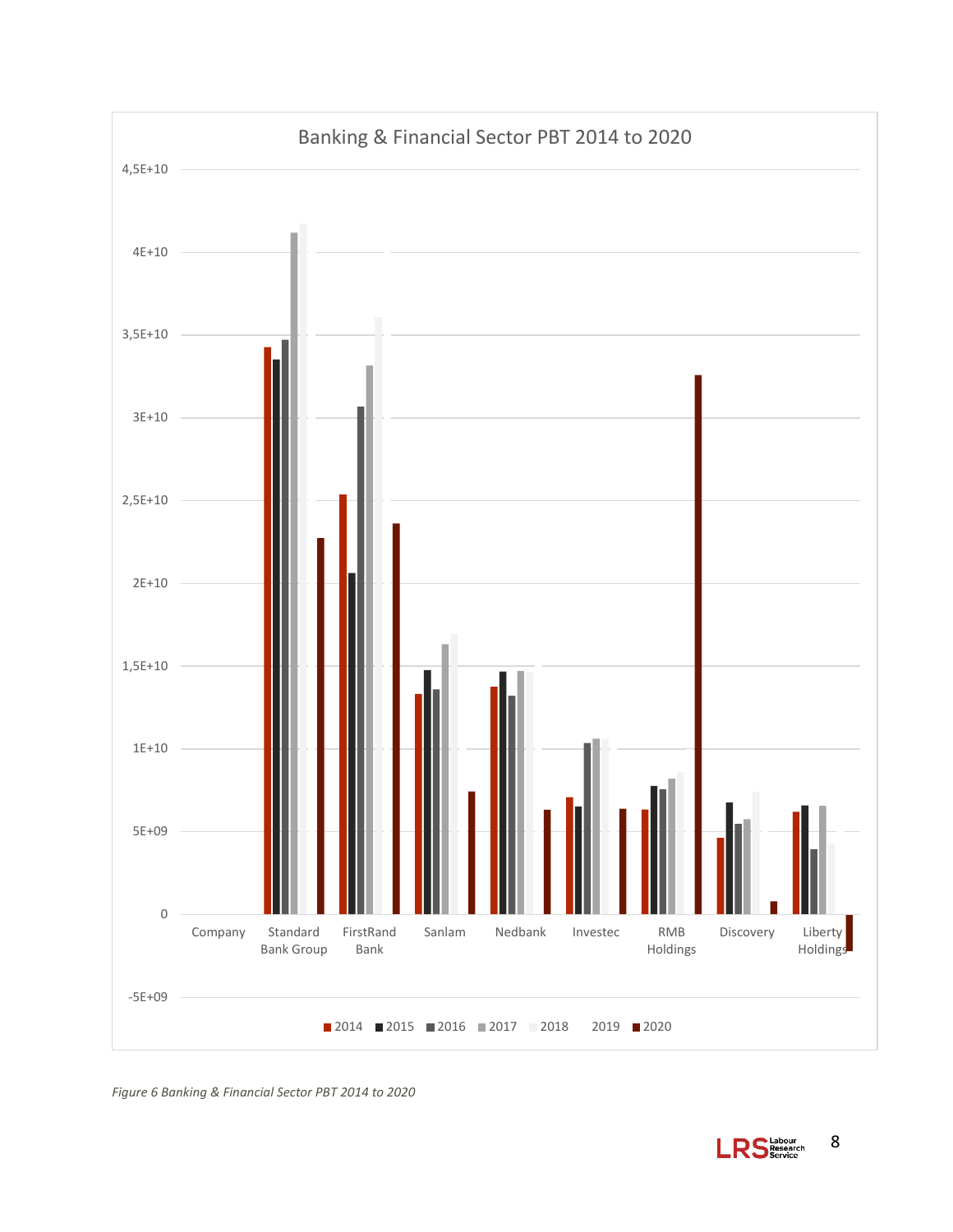

<span id="page-9-1"></span>*Figure 7 Banking & Financial Sector Average PBT 2014 to 2020*

## <span id="page-9-0"></span>Directors' Remuneration: a ten year retrospective

The LRS MNC database allows us to look at CEO remuneration over the course of the last ten years.

In the Banking & Financial sector, and our sample specifically, we see the general trend over time being upwards, with a large spike in 2015 with a big LTI pay-out. However, from 2017 there is a small downward trend in CEO remuneration in the sector. The gap between the average total remuneration without LTI and total remuneration including LTI shows us the significance of LTI payments and why they are important to take into account.

This gap gets a little smaller 2020, which was arguably a very difficult year for the Banking & Financial sector. From 2019 to 2020, average total remuneration (including LTI) went down by about 30%. We expect to see these LTIs increase when the industry has stabilised.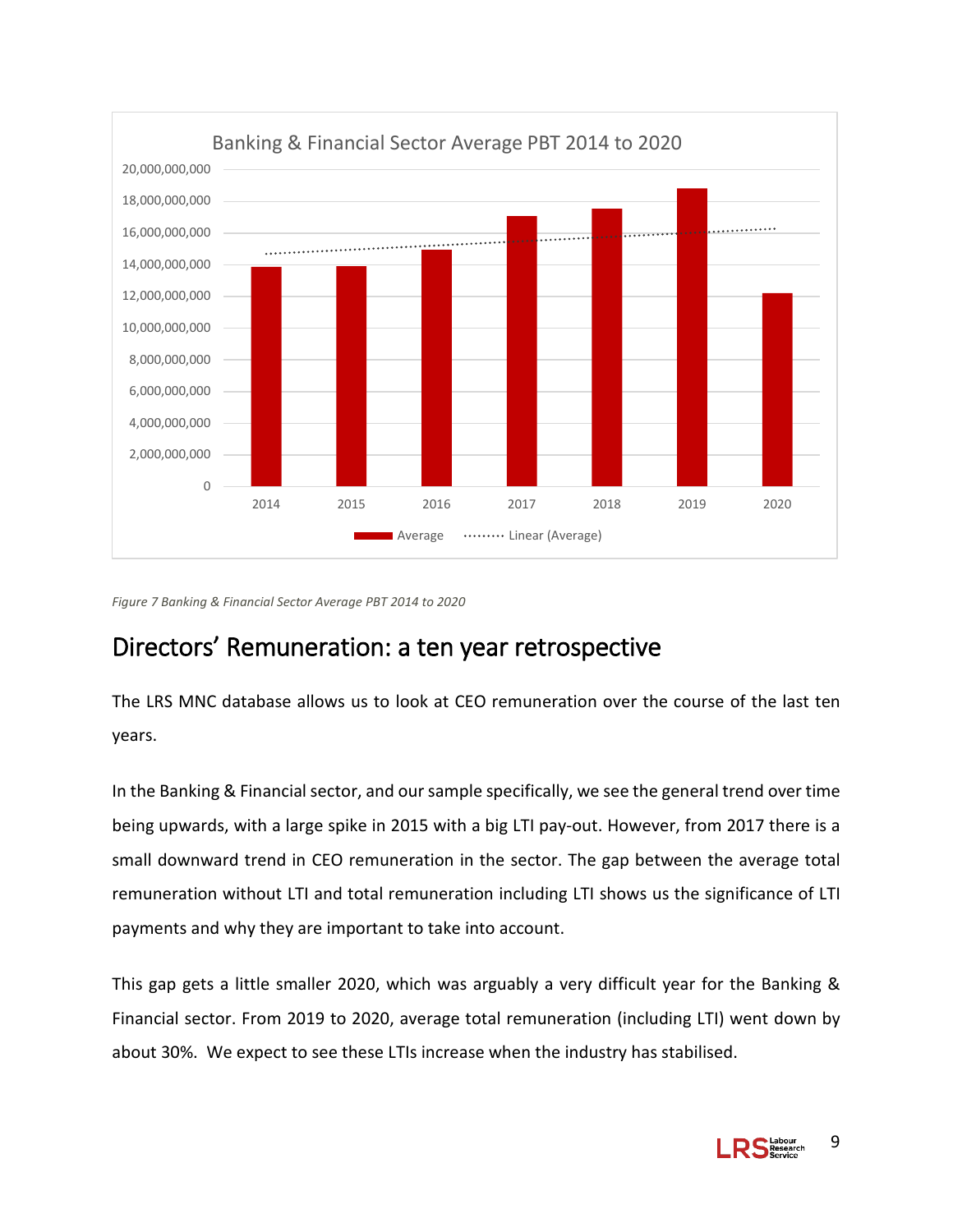

<span id="page-10-1"></span>*Figure 8 Banking & Financial Sector Average CEO Remuneration 2011 to 2020*

#### <span id="page-10-0"></span>CEO Remuneration 2020

In the Banking & Financial sector, the CEO of Nedbank received the highest reported remuneration at ZAR 43 million. This includes an LTI of ZAR 26 million. Pullinger, CEO of Firstrand Bank, received an LTI of ZAR 20 million, which brings his total remuneration for the 2020 financial year to ZAR 39 million. RMB Holdings CEO Bosman received a small package at around ZAR 3 million, which will likely change as the company recovers.

On average, executive remuneration in the sample decreased by around 25%, indicative of the associated performance of the companies. However, non-executive remuneration on average increased by over 30%, which is mainly due to Sanlam non-executive directors receiving LTIs.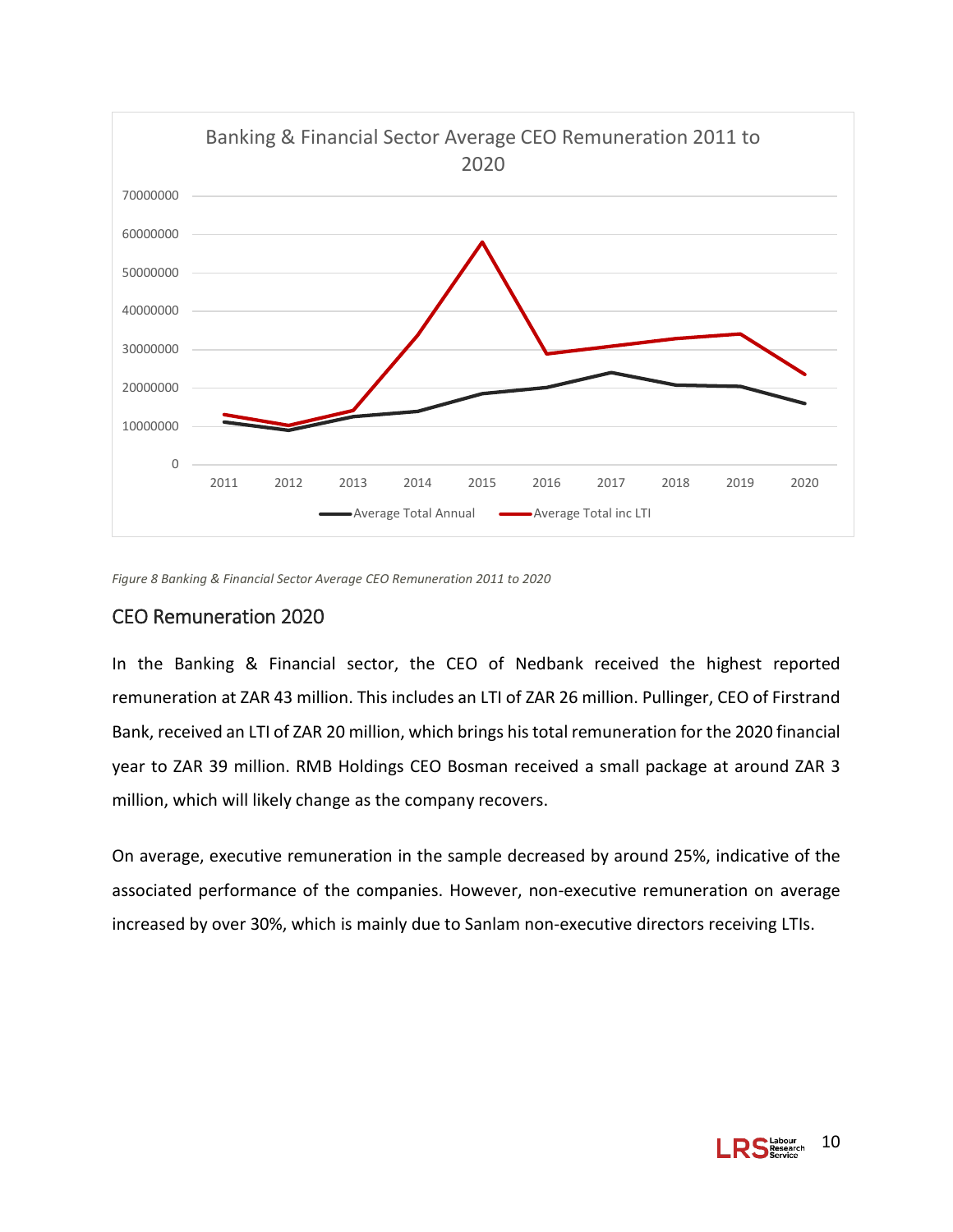

<span id="page-11-0"></span>*Figure 9 Banking And Financial Sector CEO Remuneration 2020*